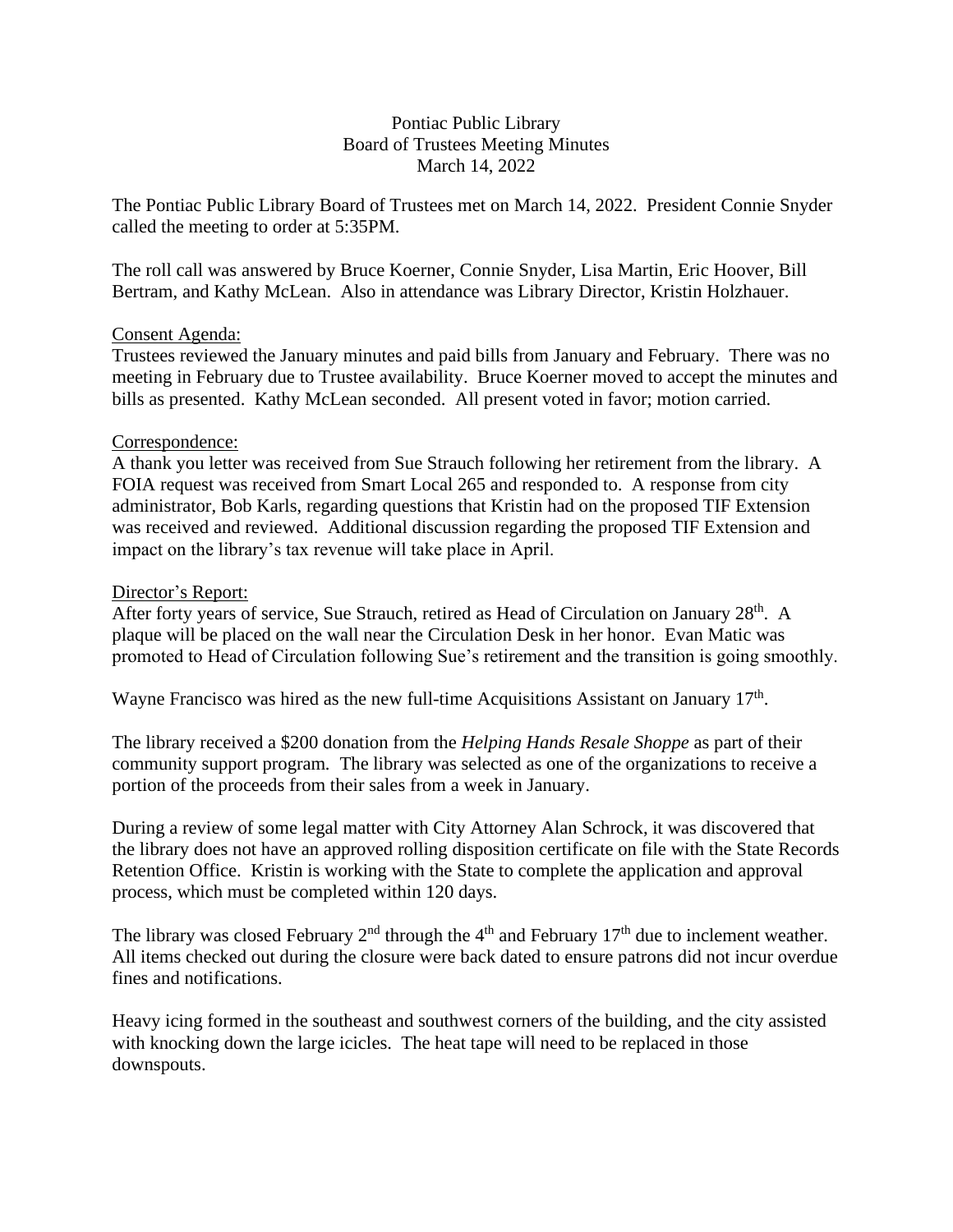The library did a "Blind Date w/a Book" event for adults and "Cupids Corner" event for children throughout the month of February in celebration of Valentine's Day. Free make-it/take-it craft kits to make suncatchers and beaded heart bookmarks were provided during the week of Valentine's Day.

The library is seeking 2 weekly volunteers to work on the historical archives for the local history room.

Lincoln school was the winner of our "Check-it-Out" Challenge reading incentive for our intergovernmental agreement. Students at Lincoln checked out the most items across the district during the second 9-week period.

School classes will be invited to the Library during National Library Week April 4<sup>th</sup>-8<sup>th</sup>. Kristin and Jen are planning for those visits along with other National Library Week activities for the community.

Kristin has been asked by the Illinois State Library to present at their Reaching Forward conference in May on Intellectual Freedom. She will also be presenting at RSA Day in April on the same topic.

Illinois Storm Chasers will be at the library for a special program to celebrate World Meteorological Day on March 24<sup>th</sup>.

This year's Summer Reading Program will be titled "Read Beyond the Beaten Path" and take on a wilderness/camping theme. There will be a lot of time outdoors and taking day trips around the community. The finale will be a night at a Cornbelter's baseball game in Bloomington. The program will run from June  $4<sup>th</sup>$  to July  $2<sup>nd</sup>$ . The finale game night is on July  $28<sup>th</sup>$ .

Committee Updates:

*Management* – Nothing to report.

*Building and Grounds* – The exterior wall panel that was broken when the parking lot was repaired will be fixed. The new panel will be switched with a panel at the back of the building since there will be a slight color variation.

*Finance* – The library was unable to renew a CD at First Financial because the rate offered to municipalities was less than one quarter the rate the library was earning in money market account at State Bank of Graymont. Funds were moved to State Bank of Graymont for the interim.

# Old Business:

*Heartland Community College Request/Security Cameras –* The agreement with Heartland Community College has been amended to address the responsibilities for state records retention. Bill Bertram made a motion to approve the request for security camera installation. Lisa Martin seconded. All present voted in favor; motion carried.